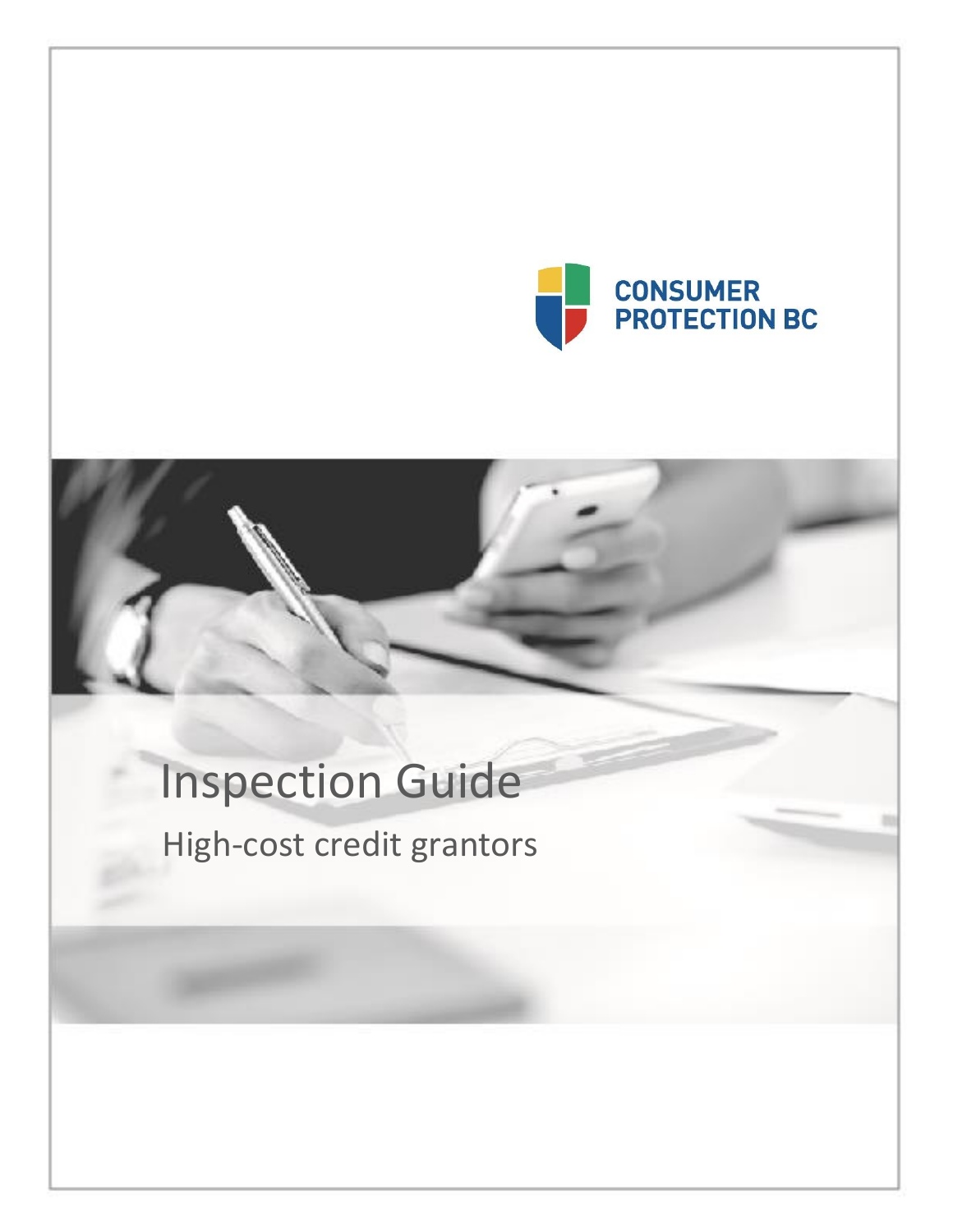

# Table of Contents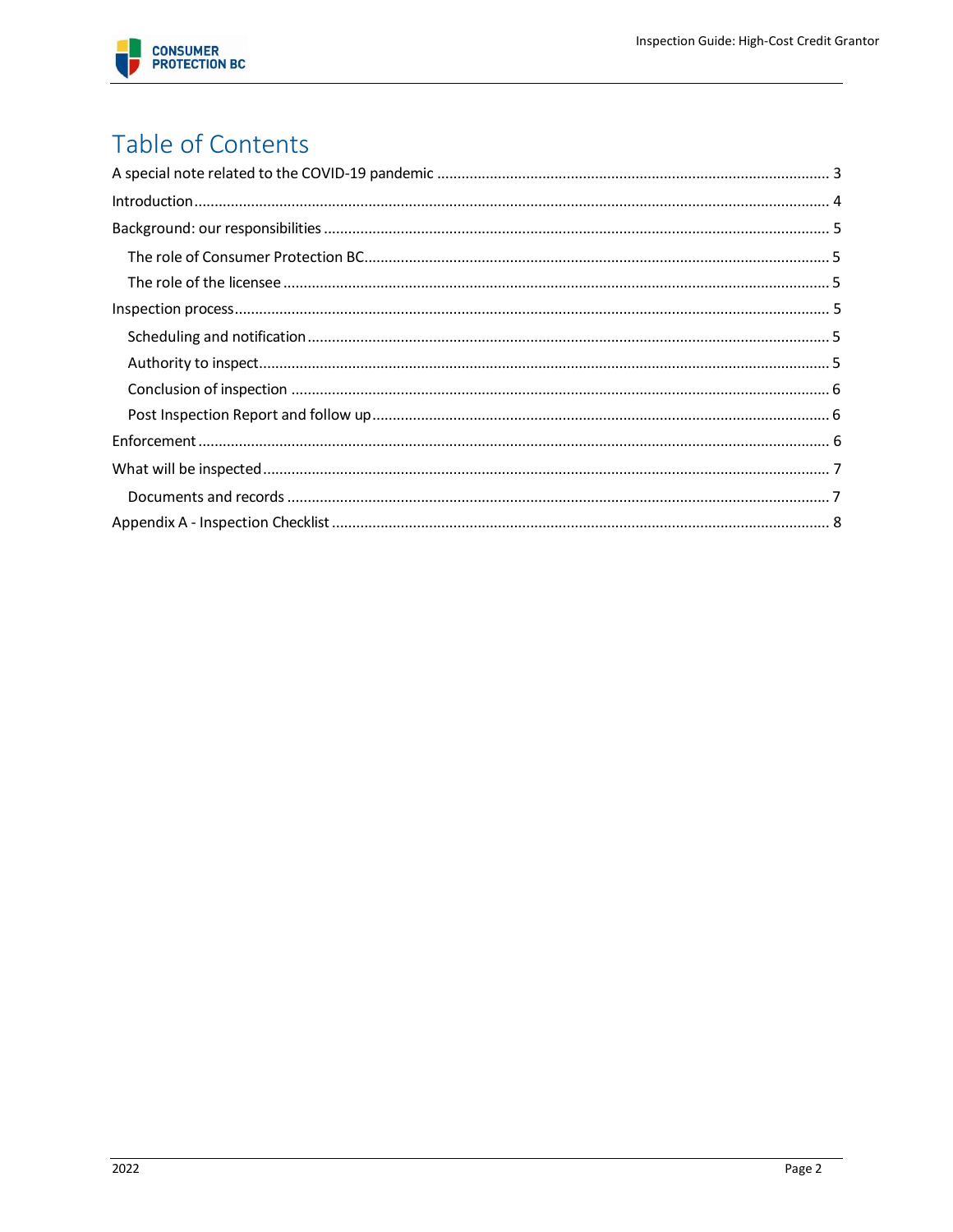

## <span id="page-2-0"></span>A special note related to the COVID-19 pandemic

Due to the pandemic, Consumer Protection BC stopped doing in-person inspections of our licensed businesses in March 2020.

Since then, we have learned more about the impact of COVID-19 in the marketplace and on you, as one of our licensed businesses. We have now resumed in-person inspections.

With a few exceptions, our standard inspections policies and rules apply as outlined in this inspection guide. This also means that unless there are mitigating circumstances specific to your business practices, no advance notice of inspection will be made.

#### **We take safety seriously.**

Your safety and the safety of our staff matter to us.

Here are some of the changes we've made:

- Inspectors will continue to wear N-95 masks for the foreseeable future.
- Inspectors will have their own supply of PPE and will sanitize their hands and other surfaces.
- Inspectors may ask for licensee-employees to wear masks when communicating with or in the same room as the Inspector. Failing this, the licensee/employees may be asked to remain 2 meters distant from the Inspector at all times.
- Inspectors will allow for their credentials to be examined (from a distance). Inspectors will provide business cards at the time of inspection.
- Where possible, inspectors may ask that they be allowed to isolate themselves in a private area of the business while they perform the administrative functions of the inspection.
- Inspectors will select items to be inspected. This amends the former practice of allowing the licensee's employees assist with that process.

Inspectors may ask you about the status of the location being inspected. These questions will include:

- Have any employees at the location been diagnosed with Covid-19 within the last 2 weeks?
- Is anyone at the licensed location suffering from illness or Covid-19 symptoms?

If you have questions about our protocols and processes, the best option is to speak to the Inspector that engages with you during an inspection.

Thank you,

The Consumer Protection BC Inspections & Case Management Team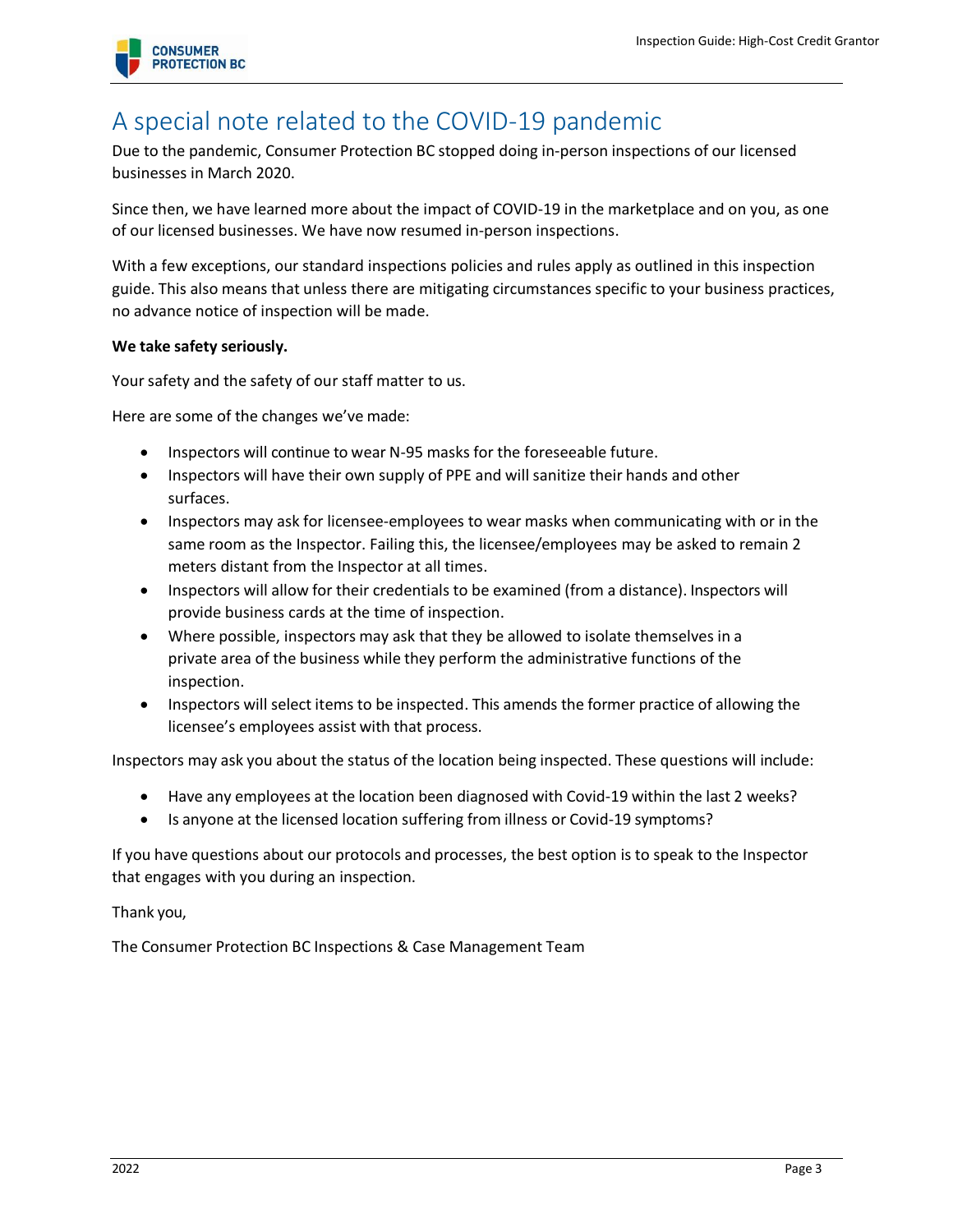

## <span id="page-3-0"></span>Introduction

Consumer Protection BC is responsible for the administration and enforcement of the *Business Practices and Consumer Protection Act* (BPCPA), the *Ticket Sales Act* (TSA), the *Cremation Interment and Funeral Services Act* (CIFSA), and a series of Regulations including the High-Cost Credit Products Regulation (HCCPR). Together, this BPCPA and HCCPR govern the conduct of persons and businesses who offer of high-cost credit products in British Columbia and the licensing requirements for high-cost credit grantors in British Columbia.

This guide has been prepared to better inform and educate you on the compliance inspection process. As one of our licensed businesses, it is your responsibility to conduct yourself and operate your business in compliance with the laws and any conditions attached to your licence. We recommend you take the time needed to read this guide fully and to make sure that your managers and staff are familiar with the information contained herein.

This guide serves as a reference, so you know what to expect and how to prepare for an inspection conducted by a Consumer Protection BC Inspector.

This is a general overview of the inspection process. This guide is not intended to provide legal advice and it is not an exhaustive review of the legislative provisions affecting you or the operation of your licensed business. We recommend that you get copies of the legislation and review it in detail. You can order from Crown Publications at [www.crownpub.bc.ca.](https://www.crownpub.bc.ca/)

For more general information, visit our corporate website a[t www.consumerprotectionbc.ca.](https://can01.safelinks.protection.outlook.com/?url=http%3A%2F%2Fwww.consumerprotectionbc.ca%2F&data=04%7C01%7C%7C6875493e69f04072d4c008da1680143e%7C1f4d7667dc644edcb9df10a6becd02b4%7C1%7C0%7C637847036593436758%7CUnknown%7CTWFpbGZsb3d8eyJWIjoiMC4wLjAwMDAiLCJQIjoiV2luMzIiLCJBTiI6Ik1haWwiLCJXVCI6Mn0%3D%7C3000&sdata=9sI4A0eQughCZOr%2FpH54nrG2uByNWXQnENq%2B6lYoDbg%3D&reserved=0) To learn more about your licensing requirements and legal obligations, visit th[e Get & Keep your Licence](https://can01.safelinks.protection.outlook.com/?url=https%3A%2F%2Fwww.consumerprotectionbc.ca%2Fget-keep-licence%2Fhigh-cost-credit-granting%2Fknow-your-fees%2F&data=04%7C01%7C%7C6875493e69f04072d4c008da1680143e%7C1f4d7667dc644edcb9df10a6becd02b4%7C1%7C0%7C637847036593436758%7CUnknown%7CTWFpbGZsb3d8eyJWIjoiMC4wLjAwMDAiLCJQIjoiV2luMzIiLCJBTiI6Ik1haWwiLCJXVCI6Mn0%3D%7C3000&sdata=F760%2Fx0UV3F7cWeMupDEPCWinL%2FhBo%2FytHAD7PKAHYA%3D&reserved=0) section of our website.

To find out how best to contact us, please visit th[e Contact Us](https://can01.safelinks.protection.outlook.com/?url=https%3A%2F%2Fwww.consumerprotectionbc.ca%2Fcontact-us%2F&data=04%7C01%7C%7C6875493e69f04072d4c008da1680143e%7C1f4d7667dc644edcb9df10a6becd02b4%7C1%7C0%7C637847036593436758%7CUnknown%7CTWFpbGZsb3d8eyJWIjoiMC4wLjAwMDAiLCJQIjoiV2luMzIiLCJBTiI6Ik1haWwiLCJXVCI6Mn0%3D%7C3000&sdata=I%2Br0URKZ%2Bb7XEHiR9TsF2su4YqHuwAzJkBYKDZMS7N4%3D&reserved=0) page of our website.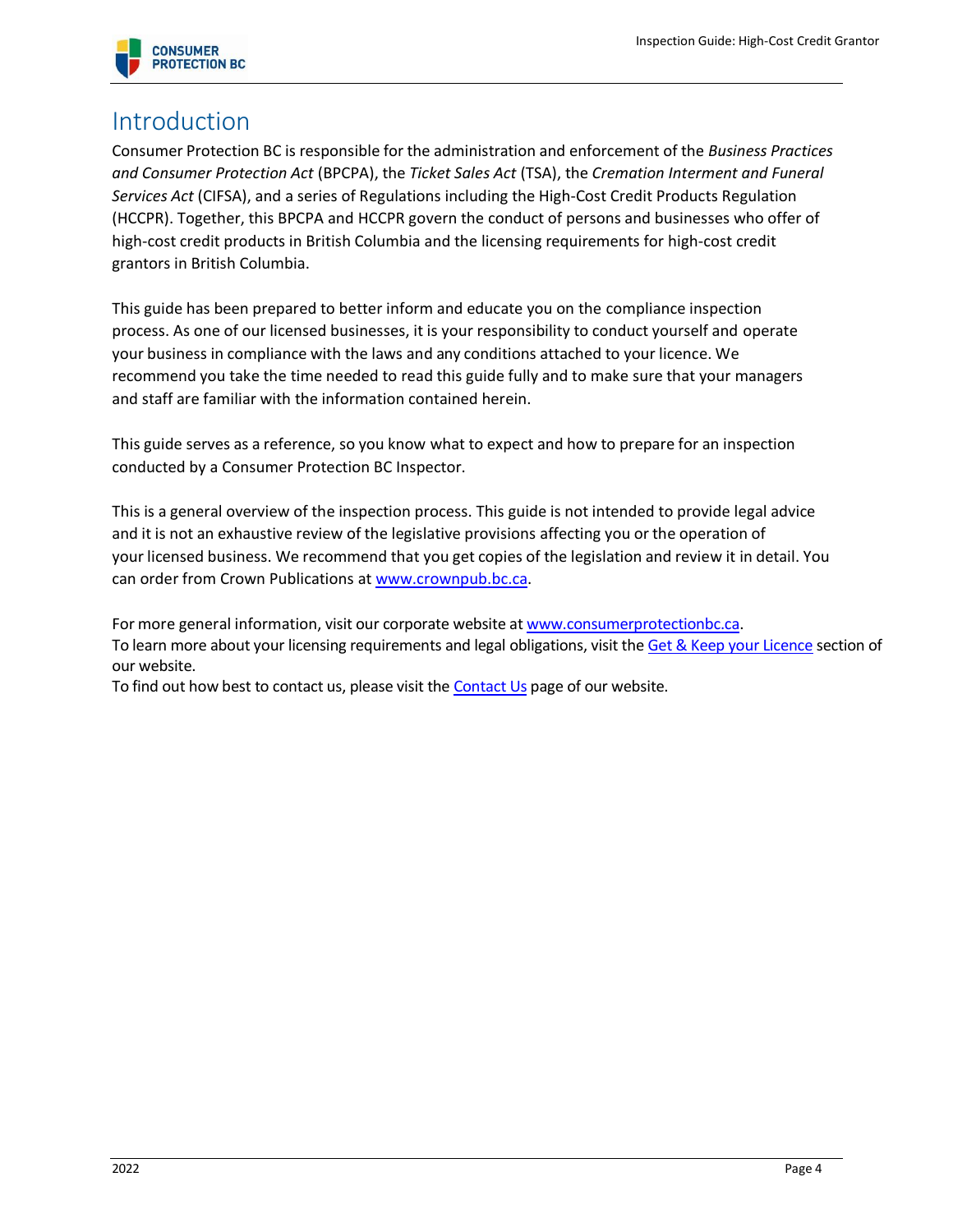

# <span id="page-4-0"></span>Background: our responsibilities

#### <span id="page-4-1"></span>The role of Consumer Protection BC

Consumer Protection BC licenses and inspects regulated businesses, responds to consumer inquiries, investigates alleged violations of consumer protection laws, classifies all general release and adult films, and provides information and referrals to consumers.

As part of our responsibility to ensure compliance with the law and conditions on a licence, we regularly perform risk-based inspections as well as inspections in response to consumer complaints. When an inspector identifies issues of non-compliance, the inspector may open a complaint file. When the eventual outcome of a complaint file results in voluntary compliance with the law or some form of enforcement action being taken by the Director, the outcome is published to our website. We share this information to enable consumers to make informed decisions.

#### <span id="page-4-2"></span>The role of the licensee

You are legally responsible for compliance with the laws and licensing conditions as it relates to the operation of your business. You are also responsible for ensuring your employees and agents are acting in compliance with the laws and licensing conditions applicable to your business.

You must fully cooperate with an inspector. Providing false or misleading information to an inspector or obstructing or hindering an inspection are serious contraventions of the laws we administer. A person who obstructs, hinders, or makes misleading statements to an inspector is subject to prosecution under *the Offence Act*.

### <span id="page-4-3"></span>Inspection process

#### <span id="page-4-4"></span>Scheduling and notification

Inspectors attend businesses located throughout the province, sometimes arriving unannounced. The BPCPA, CIFSA, TSA and MPA allow for an inspector to enter a business at any reasonable time to determine compliance with the law, conditions on a licence, the suitability of a licensee or an applicant for a licence.

#### <span id="page-4-5"></span>Authority to inspect

It is your responsibility to cooperate fully during an inspection. In most instances, an inspector will provide their official identification on arrival, or a request can be made for them to produce it. You must not do anything to obstruct, hinder, or interfere with an inspector's entry and inspection of a business.

The Law gives the inspector the authority to:

- Inquire into any business, affairs or conduct of a person
- Inspect, audit or examine any record, goods or other things or the provision of services in the premises
- Inspect a vehicle or vessel that is being used for business purposes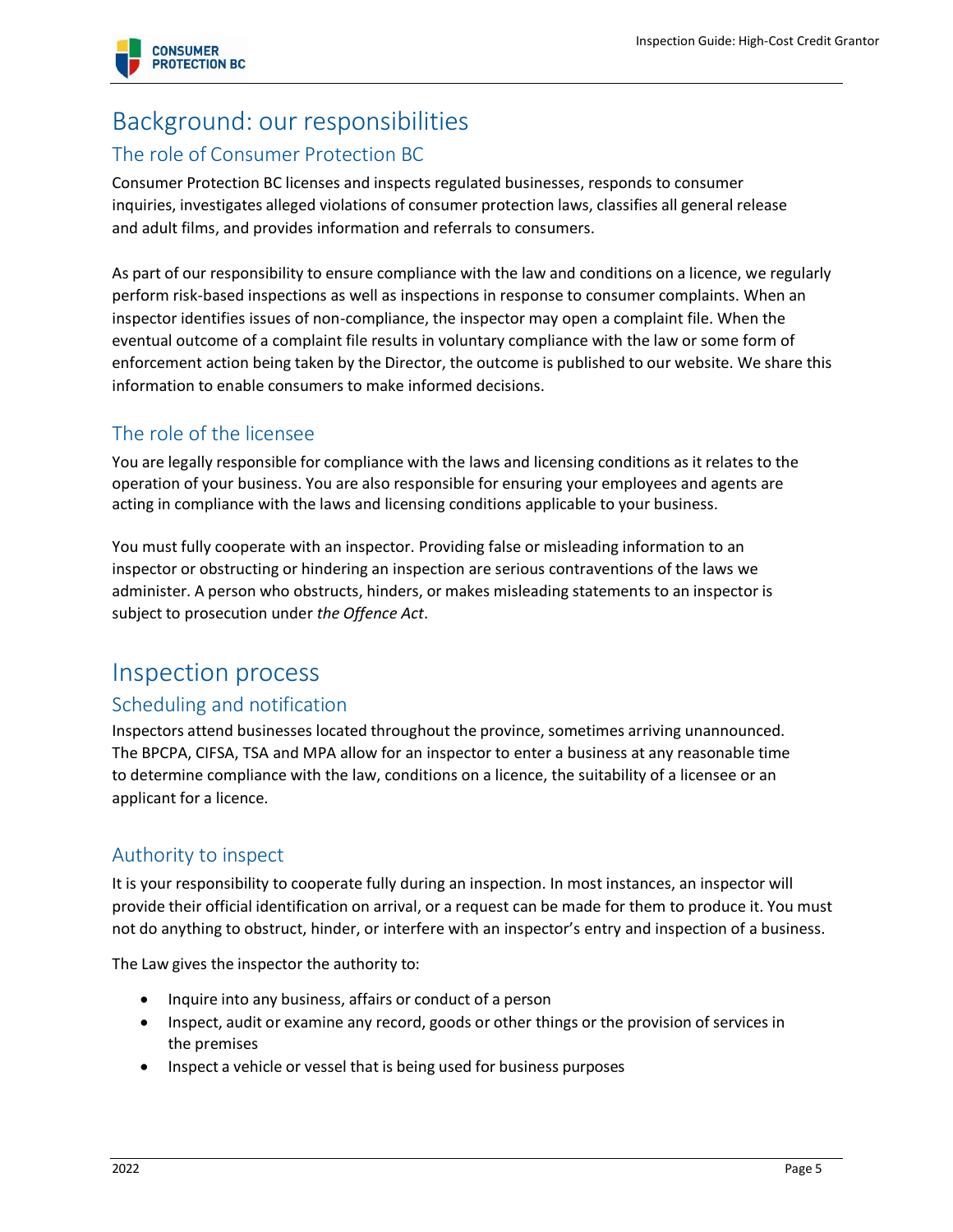

- Require a person who has possession or control of any records, goods, or other things in the premises, vehicle or vessel to produce the records, goods or things
- Make a record, including a record on film, audio tape, video tape or otherwise, of the premises, vehicle or vessel or any other things in the premises, vehicle or vessel
- Remove any record from the premise, vehicle or vessel for purpose of making copies
- Remove and retain any record, good or other thing that may be required as evidence from the premises, vehicle or vessel.

#### <span id="page-5-0"></span>Conclusion of inspection

Once the inspection is complete, the inspector will review the results with you or the manager or other designated person on duty at the time of the inspection. The inspector may discuss any noncompliance identified during the inspection at this time. A Certification of Inspection will be prepared by the inspector and a digital copy will be emailed to you at the email address identified in your My Account set up with Consumer Protection BC.

In order to receive the digital copy of the Certificate of Inspection, you must have your My Account set up. If your email is not entered into your My Account portal, you will not receive the Certificate of Inspection and other pertinent documents related to the inspection. To setup your My Account, please go t[o www.consumerprotectionbc.ca](http://www.consumerprotectionbc.ca/) and select "MyAccount Login" or contact [operations@consumerprotectionbc.ca](mailto:operations@consumerprotectionbc.ca) for assistance.

#### <span id="page-5-1"></span>Post Inspection Report and follow up

Post inspection, the inspector will document their findings, update your file and, if required, inform other departments within Consumer Protection BC of the inspection results.

The inspector will update the Inspection Checklist<sup>1</sup> and email you a report with the results of the inspection to the email address you provided in My Account. The report will identify any alleged violations that you must correct and/or any alleged violations for which the inspector recommends that enforcement action be taken by the Director. Any further instruction(s) will be noted in the inspector's notes in the report you receive.

For more information on the enforcement process, please see the section below entitled "Enforcement."

We may conduct a follow up inspection to ensure that any non-compliance identified at the previous inspection has been appropriately addressed.

## <span id="page-5-2"></span>Enforcement

If an inspector detects violations that they believe should proceed to enforcement hearing, they will notify you of these alleged contraventions in the report issued after the inspection. The inspector will also prepare a Report to the Director (RD) document for the Director of Inspections & Case Management. A copy of the RD will also be sent to you. The RD will identify the allegation(s) proceeding

 $1$  See Appendix – Inspection Checklist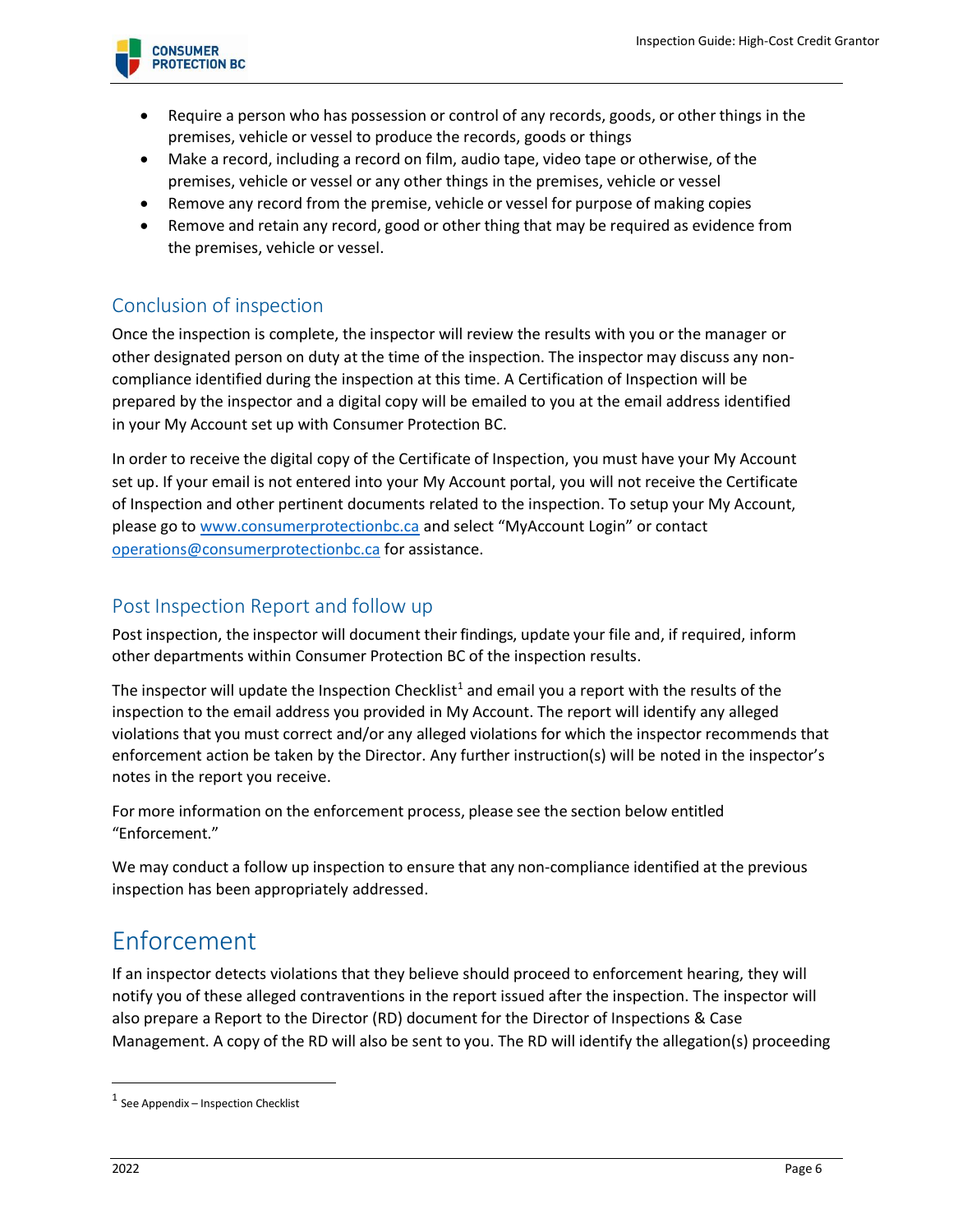

to enforcement hearing and the evidence the inspector is relying on to support the allegation(s). You will be given an opportunity to respond to the allegations made in the RD. A decision-maker will then decide whether the allegation took place, and whether statutory action such as an administrative penalty, licensing action or other remedial order is appropriate. Note: any decision to impose an administrative penalty is at the discretion of the Director or their delegated decision maker.

Before deciding to impose an Administrative Monetary Penalty ("AMP") and calculating the amount of the AMP, decision-makers will consider the factors set out in section 164(2) of the BPCPA. To calculate the amount of the AMP the decision-maker will normally apply the policy of Consumer Protection BC, "Calculating Administrative Monetary Penalties Policy and Procedures.", including its AMP Penalty Matrix. This policy is available on the website of Consumer Protection BC at [www.consumerprotectionbc.ca.](http://www.consumerprotectionbc.ca/) You can access the policy electronically by clicking the following link: [Admin Penalty Policy and Procedure.](https://www.consumerprotectionbc.ca/wordpress/wp-content/uploads/2019/11/Policy-and-procedures-calculating-administrative-penalty-amounts-November-25-2019.pdf)

If you are dissatisfied with the decision, there are certain circumstances that may allow for a decision to be reconsidered.

Further information on the policies and procedures relating to the calculation of administrative monetary penalties and the reconsideration process can be found by visiting the About us (Our policies) section of our website at [www.consumerprotectionbc.ca.](http://www.consumerprotectionbc.ca/)

# <span id="page-6-0"></span>What will be inspected

Remember that while inspectors attend businesses to test for compliance with the laws we administer and any conditions we have imposed on a licence, they are also there to educate and answer questions. Please feel free to approach them about any business issues or problems related to the laws we administer.

Typically, you can expect that an inspector will do some of the following:

- Review the legislation and the conditions on a licence for any issues that are identified;
- Inspect the physical layout of the business;
- Inspect legal, financial and other business records;
- Observe and record your business practices, identify deficiencies or problem areas that may lead to non-compliance;
- Gather evidence of any apparent contraventions;
- Pose questions to employees or owners of the business being inspected;
- Answer your questions and help you understand your obligations

To find out what an inspector will examine during the inspection, please read a sample inspection checklist (Appendix-Inspection Checklist). Note: the items on the checklist are not an exhaustive list of the items an inspector may examine.

#### <span id="page-6-1"></span>Documents and records

You must produce all business records and documents requested by the inspector. Since business records are not always kept on the premises, an inspector may schedule an inspection in advance so you can make sure the records are at the business for the inspection. Sometimes, the inspector may require that you provide additional records at a later date. Refusing to provide records or providing false or misleading information is a serious contravention of the law.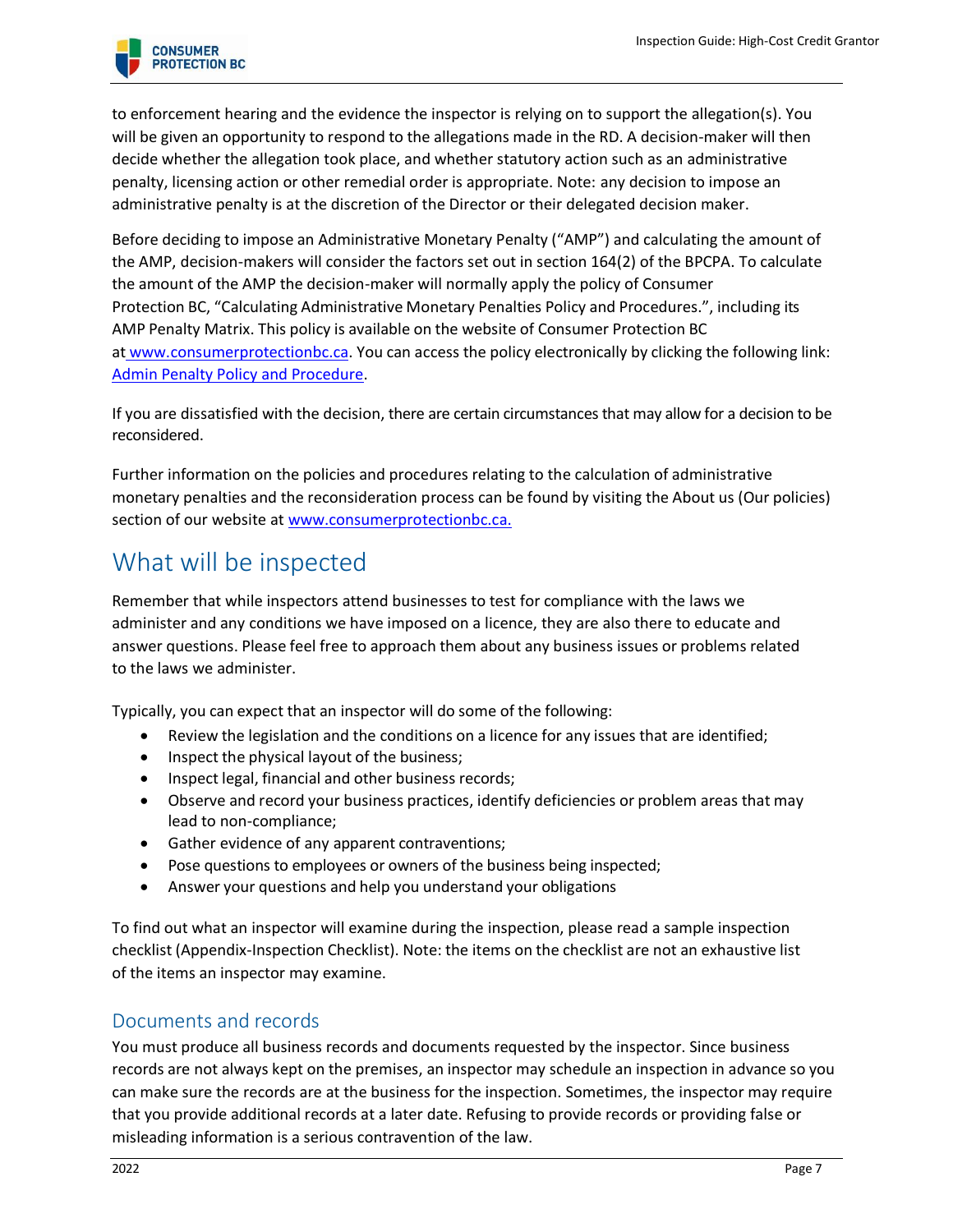

# <span id="page-7-0"></span>Appendix A - Inspection Checklist

The following are the types of types of things that the inspector is checking during an inspection of your business. This is not a comprehensive list and not all items on this list are inspected during each inspection.

| CONSUMER                                                                                                                | <b>PROTECTION BC</b>                                                                                                                                                                    | Licence $\#$ : $\_\_$<br>Date of inspection: _______ |   |     |
|-------------------------------------------------------------------------------------------------------------------------|-----------------------------------------------------------------------------------------------------------------------------------------------------------------------------------------|------------------------------------------------------|---|-----|
| <b>Question</b>                                                                                                         | <b>HIGH-COST CREDIT GRANTOR INSPECTION REPORT</b>                                                                                                                                       | Y                                                    | N | N/A |
|                                                                                                                         | <b>LICENSED LOCATION</b>                                                                                                                                                                |                                                      |   |     |
| Does the high-cost credit grantor sell, arrange, or facilitate the sale of optional products? If yes,<br>1<br>describe: |                                                                                                                                                                                         |                                                      |   |     |
| $\overline{2}$                                                                                                          | Types of high-cost credit product(s) offered (open, fixed, lease)?<br>List                                                                                                              |                                                      |   |     |
| 3                                                                                                                       | How does the high-cost credit grantor advance high-cost credit products<br>(online, in-person)?<br>List                                                                                 |                                                      |   |     |
| 5                                                                                                                       | HCCPR 11 - Is the location from which the HCCG conducting business<br>licensed?                                                                                                         |                                                      |   |     |
| 6                                                                                                                       | HCCPR $13(1)$ – Is the licence prominently displayed?                                                                                                                                   |                                                      |   |     |
| 7                                                                                                                       | <b>HCCPR 13(2)</b> $-$ If the HCCG does business online, is the licence number and<br>other identification prominently displayed at the top of the introductory<br>page of the website? |                                                      |   |     |
| 8                                                                                                                       | HCCPR 13(3) - Is the HCCG's licence number included in all visual<br>advertisements and representations?                                                                                |                                                      |   |     |
| 9                                                                                                                       | HCCPR 14 - Is the HCCG carrying on business only in the name on their<br>issued licence?                                                                                                |                                                      |   |     |
|                                                                                                                         | <b>PROHIBITED PRACTICES</b>                                                                                                                                                             |                                                      |   |     |
| 10                                                                                                                      | BPCPA 112.17 - HCCG did not charge more than the rate (60%) in section<br>347 of the Criminal Code?                                                                                     |                                                      |   |     |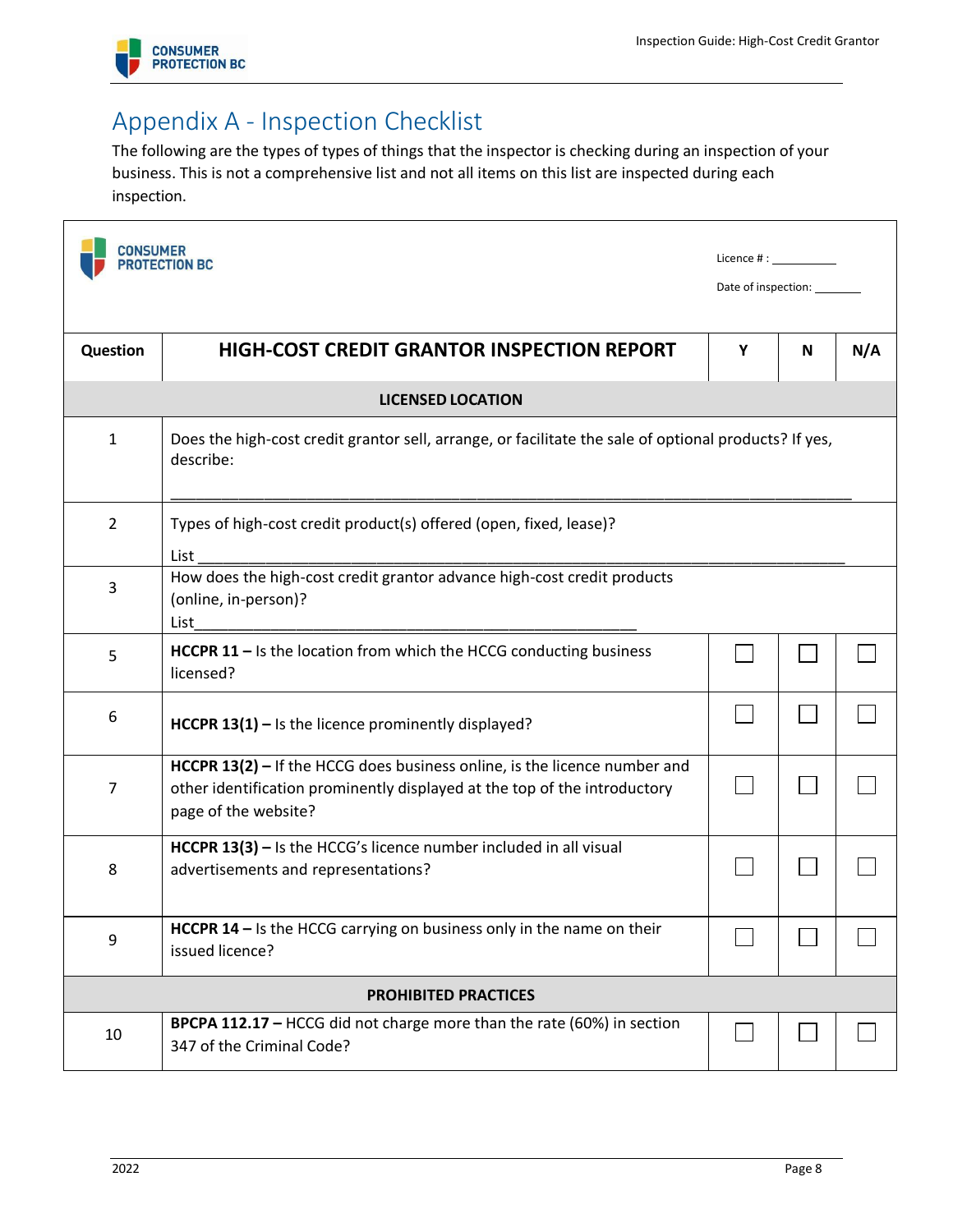

| Question | <b>HIGH-COST CREDIT PRODUCT</b><br><b>INSPECTION REPORT</b>                                                                                                                                                             | Υ | N | N/A |
|----------|-------------------------------------------------------------------------------------------------------------------------------------------------------------------------------------------------------------------------|---|---|-----|
| 12       | BPCPA 112.18(a) - The HCCG did not charge any amount that was not<br>disclosed in the agreement?                                                                                                                        |   |   |     |
| 13       | <b>BPCPA 112.18(b)</b> – The HCCG did not charge any amount that exceeded the<br>amount disclosed in the agreement?                                                                                                     |   |   |     |
| 14       | BPCPA 112.18(c) - The HCCG did not charge any amount for cancellation of<br>a loan high-cost credit product under BPCPA 112.20?                                                                                         |   |   |     |
| 15       | BPCPA 112.18(d) - The HCCG did not charge any amount for making a<br>payment before it is due under the agreement or for repayment of a high-<br>cost credit product before the end of the term?                        |   |   |     |
| 16       | BPCPA 112.18(e) - The HCCG did not charge any fee to refinance or change<br>the terms of a high-cost credit agreement?                                                                                                  |   |   |     |
| 18       | BPCPA 112.18(f) - The HCCG did not charge any other prescribed fee,<br>penalty, or other amount?                                                                                                                        |   |   |     |
| 19       | <b>BPCPA 112.19(a)</b> $-$ The HCCG did not discount the principal amount of a<br>high-cost credit product by deducting or withholding an amount from any<br>principal advance?                                         |   |   |     |
| 20       | BPCPA 112.22(a) - Did the HCCG ensure there was no offer or promise to<br>give, directly or indirectly, any prize or reward as an incentive to enter into,<br>or for having entered into, a high-cost credit agreement? |   |   |     |
| 21       | <b>BPCPA 112.22(b)</b> – Did the HCCG ensure it did not state or imply that a<br>high-cost credit product will improve the borrower's credit rating if it will<br>not do so?                                            |   |   |     |
| 22       | BPCPA 112.23(1)(2) - Did the HCCG ensure it did not require, request or<br>accept an assignment of wages from the borrower?                                                                                             |   |   |     |
| 23       | <b>BPCPA 112.29 - Is the HCCG not requiring personal information for</b><br>purposes other than arranging a high-cost credit agreement?                                                                                 |   |   |     |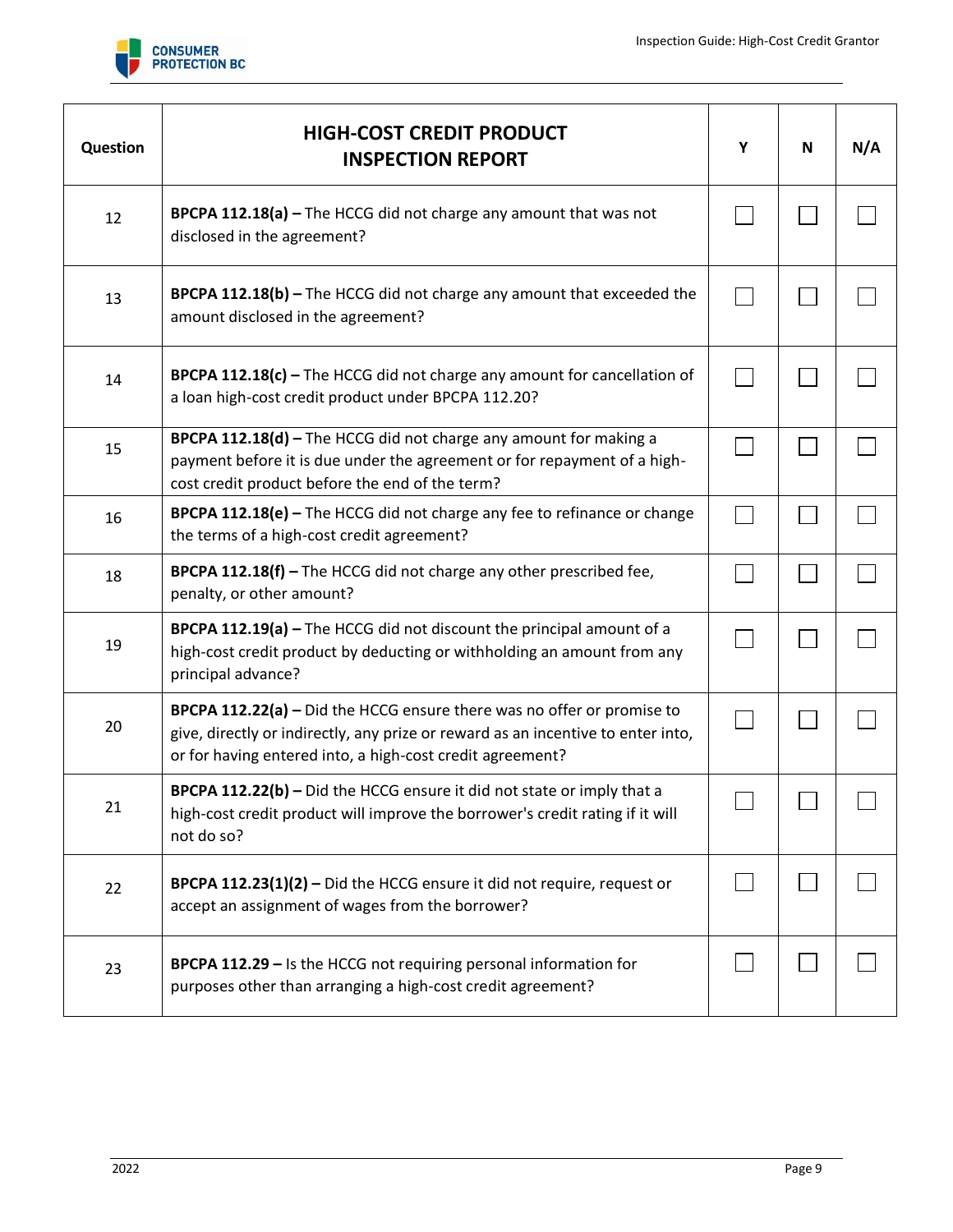

| Question | <b>HIGH-COST CREDIT PRODUCT</b><br><b>INSPECTION REPORT</b>                                                                                                                                                         | Υ | N | N/A |
|----------|---------------------------------------------------------------------------------------------------------------------------------------------------------------------------------------------------------------------|---|---|-----|
|          | <b>HIGH-COST CREDIT AGREEMENTS</b>                                                                                                                                                                                  |   |   |     |
| 24       | <b>BPCPA 112.20(6)</b> – If a HCCG has had a borrower cancel a high-cost credit<br>product, did the HCCG give the borrower a receipt for any amount required<br>to be refunded?                                     |   |   |     |
| 25       | BPCPA 112.21(1) - Were all high-cost credit agreements signed and dated<br>by the borrowers?                                                                                                                        |   |   |     |
| 26       | BPCPA 112.21(2)(a)(i) - Did the HCCG ensure high-cost credit agreements<br>included the HCCG's name and, if different, the name under which the<br>HCCG carries on business?                                        |   |   |     |
| 27       | BPCPA 112.21(2)(a)(ii) - Did the HCCG ensure high-cost credit agreements<br>included business address and, if different, the HCCG's mailing address?                                                                |   |   |     |
| 28       | BPCPA 112.21(2)(a)(iii) - Did the HCCG ensure high-cost credit agreements<br>included the licence number, telephone number and, if the HCCG has a fax<br>number or email address, that fax number or email address? |   |   |     |
| 29       | BPCPA 112.21(2)(b) - Did all high-cost credit agreements include the<br>borrower's name?                                                                                                                            |   |   |     |
| 30       | <b>BPCPA 112.21(2)(c)</b> $-$ Did all high-cost credit agreements include the date<br>of the agreement and dates of advances if applicable?                                                                         |   |   |     |
| 31       | BPCPA 112.21(2)(e) - Did all high-cost credit agreements include a<br>statement of the type of high-cost credit product?                                                                                            |   |   |     |
| 32       | <b>BPCPA 112.21(2)(f)</b> $-$ Did all the high-cost credit agreements include the<br>principal amount or the funds available? (if applicable)                                                                       |   |   |     |
| 33       | <b>BPCPA 112.21(2)(g)</b> $-$ Did all high-cost credit agreements include the terms<br>of the agreement and the dates on which each payment is due?<br>(if applicable)                                              |   |   |     |
| 34       | BPCPA 112.21(2)(h)(i) - Did all high-cost credit agreements include each<br>method by which the borrower may access funds for each transfer or<br>advance?                                                          |   |   |     |
| 35       | BPCPA 112.21(2)(h)(ii) - Did all high-cost credit agreements include the<br>date or dates on which the first and any other transfers or advances to the<br>borrower will be made? (If applicable)                   |   |   |     |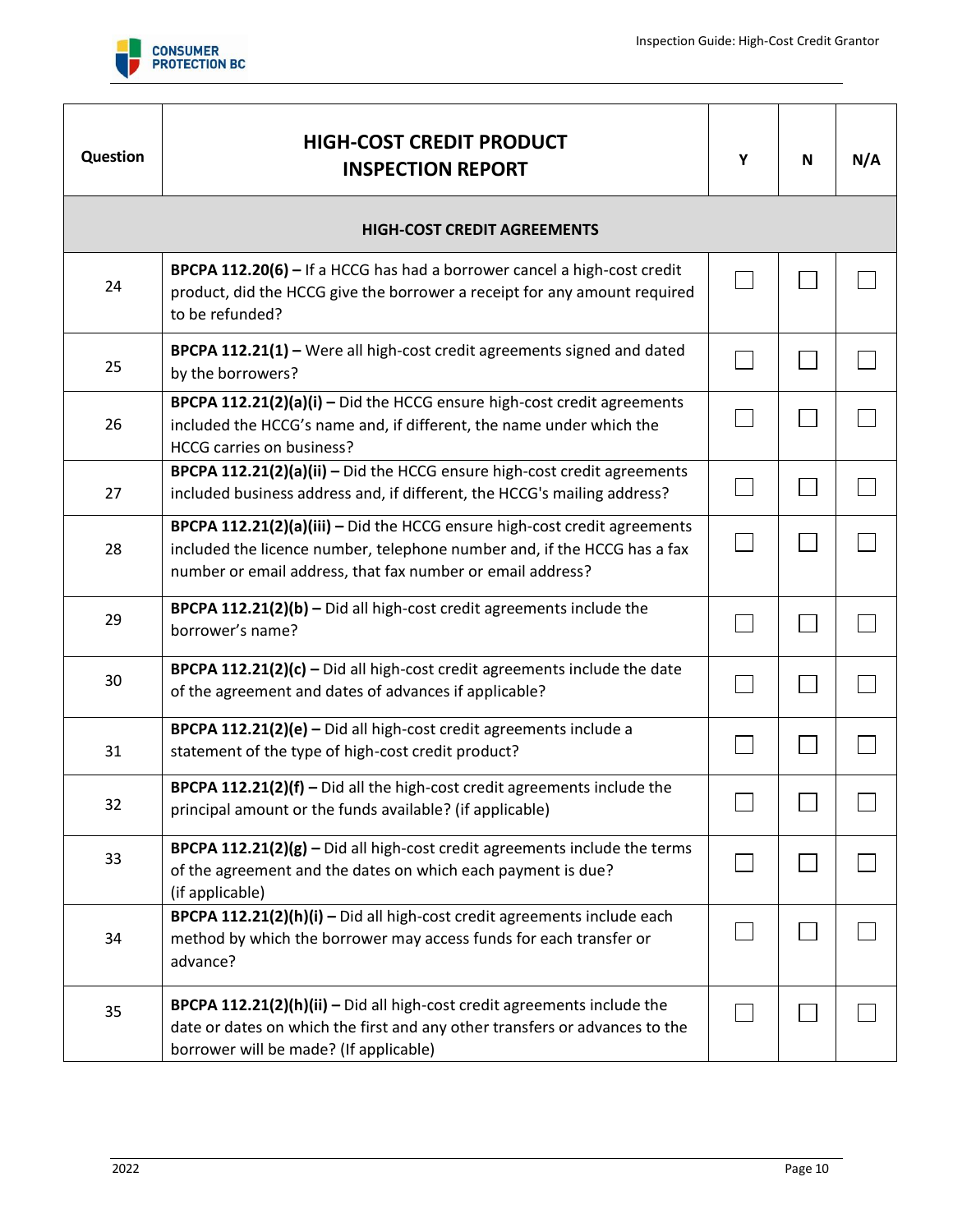

| Question | <b>HIGH-COST CREDIT PRODUCT</b><br><b>INSPECTION REPORT</b>                                                                                                                                                                                           | Y | N | N/A |
|----------|-------------------------------------------------------------------------------------------------------------------------------------------------------------------------------------------------------------------------------------------------------|---|---|-----|
| 36       | BPCPA 112.21(2)(h)(iii) - Did all high-cost credit agreements the amount of<br>any funds transferred or advanced, on each transfer or advance, to the<br>borrower? (If applicable)                                                                    |   |   |     |
| 37       | BPCPA 112.21(2)(h)(iv) - If applicable, did the all the high-cost credit<br>agreements include, the cost of each method of accessing the funds on<br>each transfer or advance?                                                                        |   |   |     |
| 38       | <b>BPCPA 112.21(2)(i)(i)</b> $-$ If the HCCG advances or transfers the funds to the<br>borrower by means of a cash card, did all the high-cost credit agreements<br>include the date and time the cash card was issued to the borrowers?              |   |   |     |
| 39       | <b>BPCPA 112.21(i)(ii)</b> $-$ If the HCCG advances or transfers the funds to the<br>borrower by means of a cash card, did all the high-cost credit agreements<br>include the amount of credit available on all cash cards issued to the<br>borrower? |   |   |     |
| 40       | BPCPA 112.21(i)(iii) - If the HCCG advances funds by cash card, did all the<br>high-cost credit agreements include a statement that third party service<br>provider charges may apply for use of the card?                                            |   |   |     |
| 41       | BPCPA 112.21(i)(iv) - If the HCCG advances or transfers the funds to the<br>borrower by means of a cash card, did all the high-cost credit agreements<br>include the expiration date of the cash card, if applicable?                                 |   |   |     |
| 42       | BPCPA 112.21(2)(j) - Did all the high-cost credit agreements include all<br>charges or amounts subject to interest and detailed description of the<br>interest rate calculation?                                                                      |   |   |     |
| 43       | <b>BPCPA 112.21(2)(I)</b> $-$ Did all the high-cost credit agreements include the<br>annual interest rate(AIR) or, applicable the annual percentage rate (APR)?                                                                                       |   |   |     |
| 44       | BPCPA 112.21(2)(m)(i)(ii) - Did all the high-cost credit agreements include<br>the dollar amount of the total cost of credit or, if applicable, the maximum<br>charges to be paid if repayment is made within the prescribed time period?             |   |   |     |
| 45       | BPCPA 112.21(2)(n) - Did all the high-cost credit agreements include all<br>amounts that will and may be payable by the borrower?                                                                                                                     |   |   |     |
| 46       | BPCPA 112.21(2)(o) - Did all the high-cost credit agreements include how<br>amounts referred to in paragraph (n) are payable and what will occur upon<br>failure to pay?                                                                              |   |   |     |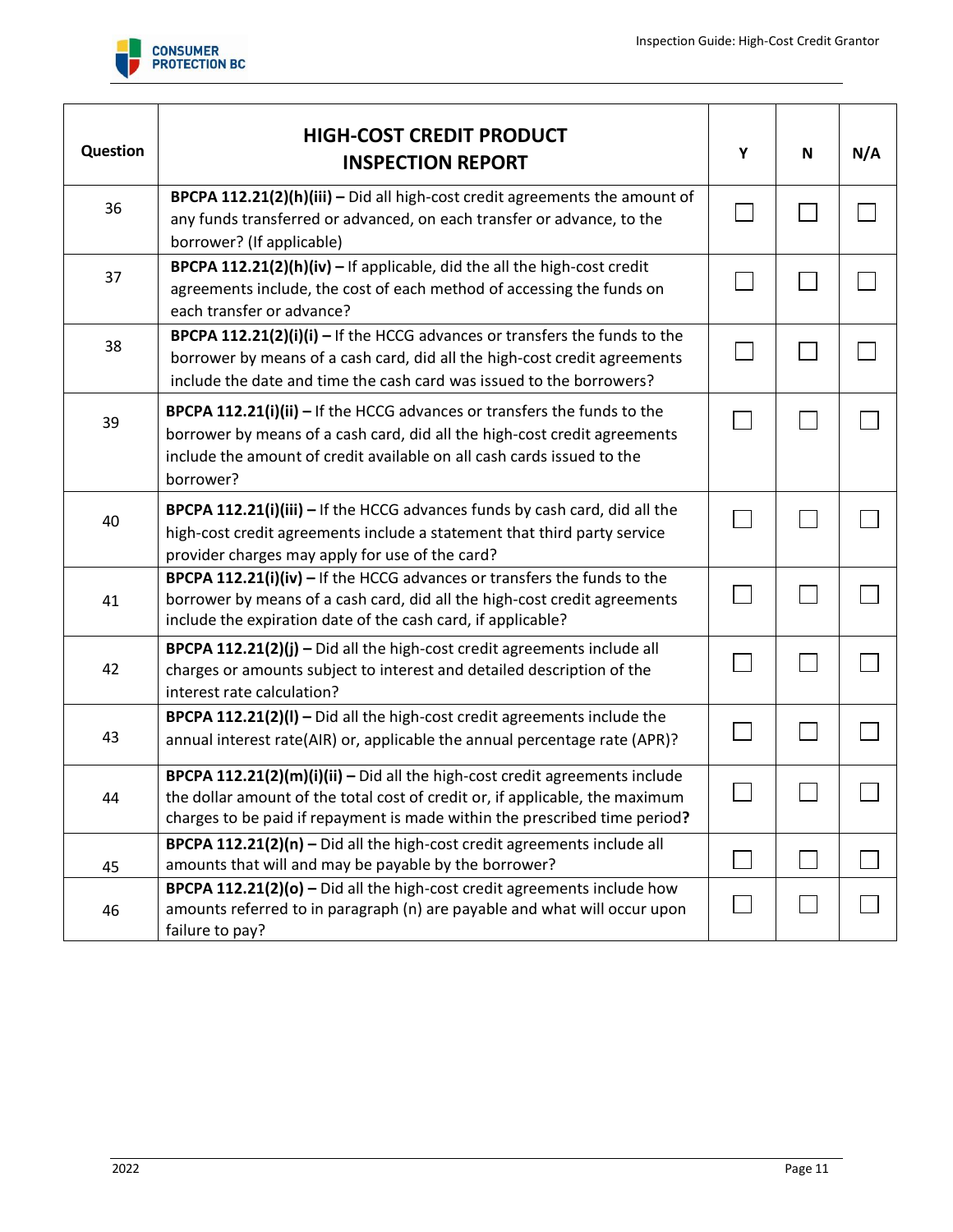

| <b>Question</b> | <b>HIGH-COST CREDIT PRODUCT</b><br><b>INSPECTION REPORT</b>                                                                                                                                                                                                                | Y | N | N/A |
|-----------------|----------------------------------------------------------------------------------------------------------------------------------------------------------------------------------------------------------------------------------------------------------------------------|---|---|-----|
| 47              | BPCPA 112.21(2)(p) - Did all the high-cost credit agreements include how<br>each payment will be applied to the accumulated cost of credit and the<br>principal?                                                                                                           |   |   |     |
| 48              | <b>BPCPA 112.21(q)</b> – Did all the high-cost credit agreements include the<br>borrowers right to make prepayments under section 112.25?                                                                                                                                  |   |   |     |
| 49              | <b>BPCPA 112.21(r)</b> – Did all the high-cost credit agreements include any<br>security interest that is required by the borrower?                                                                                                                                        |   |   |     |
| 50              | BPCPA 112.21(s) - Did all the high-cost credit agreements include any grace<br>period and conditions if any required to benefit from the grace period?                                                                                                                     |   |   |     |
| 51              | BPCPA 112.21(t)(i) - Did all the high-cost credit agreements include what<br>default charges or penalties will or may be payable by the borrower if the<br>borrower fails to make a payment when it becomes due?                                                           |   |   |     |
| 52              | BPCPA 112.21(t)(ii) - Did all the high-cost credit agreements include how and<br>when the terms and conditions of the all the high-cost credit agreements will<br>or may be affected by the missed payment if the borrower fails to make a<br>payment when it becomes due? |   |   |     |
| 53              | BPCPA 112.21(t)(iii) - Did all the high-cost credit agreements include what<br>will or may happen to any collateral or security if the borrower fails to make<br>a payment when it becomes due?                                                                            |   |   |     |
| 54              | <b>BPCPA 112.21(u)</b> $-$ Did all the high-cost credit agreements include the<br>circumstances will demand payment in full?                                                                                                                                               |   |   |     |
| 55              | <b>BPCPA 112.21(v)</b> $-$ Did all the high-cost credit agreements include each good<br>or service that must be purchased, how to purchase, why it is required, and<br>how much it costs?                                                                                  |   |   |     |
| 56              | <b>BPCPA 112.21(w)</b> $-$ Did all the high-cost credit agreements include the<br>amounts and payment dates for optional products purchased?                                                                                                                               |   |   |     |
| 57              | <b>BPCPA 112.21(x)</b> – Did all the high-cost credit agreements include the<br>conditions where a borrower may terminate an optional product under<br>section 112.21(w)?                                                                                                  |   |   |     |
| 58              | <b>BPCPA 112.21(y)</b> $-$ Did all the high-cost credit agreements include the<br>circumstances where creditor will cancel the agreement?                                                                                                                                  |   |   |     |
| 59              | BPCPA 112.21(z) - Did all the high-cost credit agreements include the rights<br>of cancellation under section 112.20, including how to exercise them, and<br>the dates by which they may be exercised?                                                                     |   |   |     |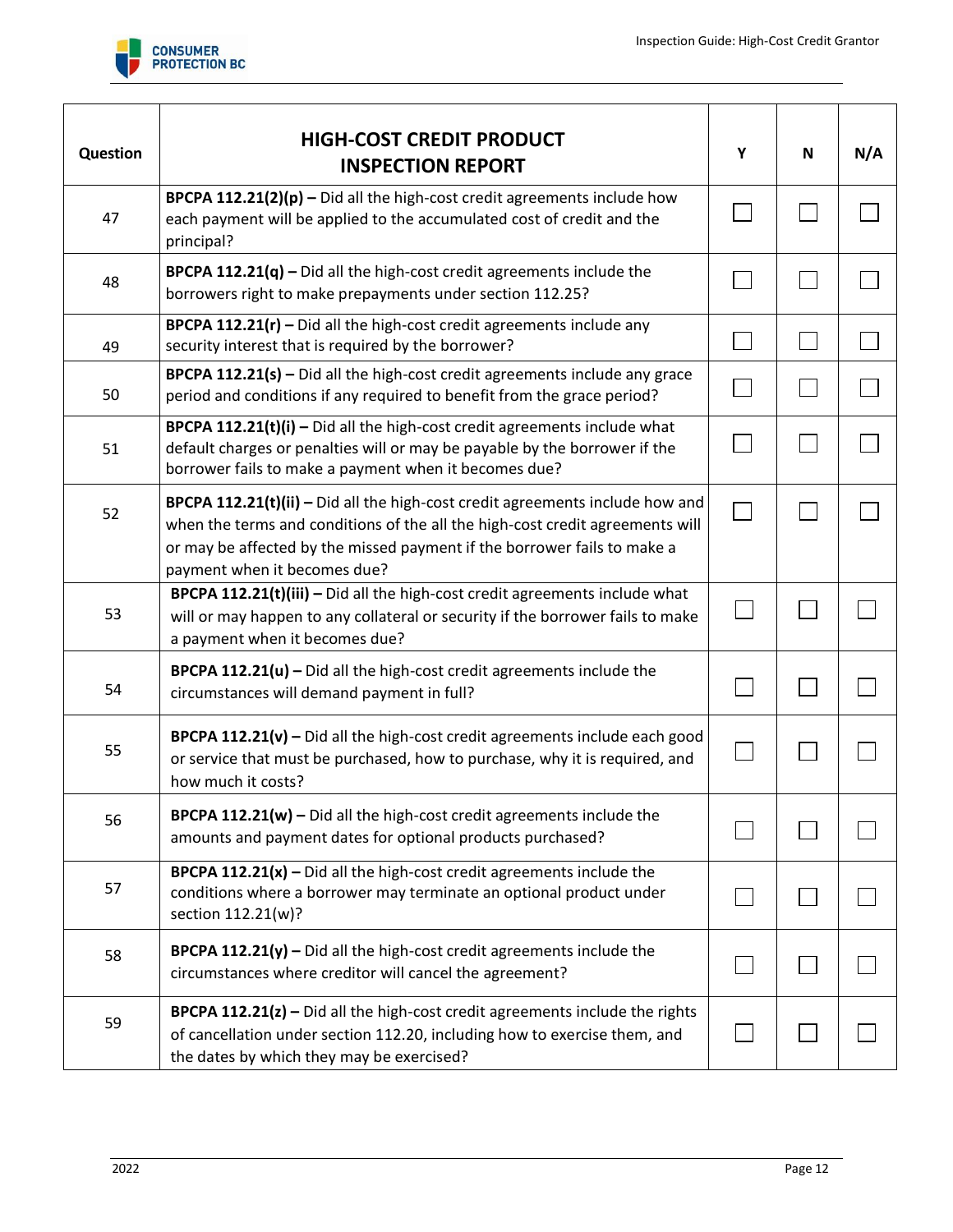

| <b>Question</b> | <b>HIGH-COST CREDIT PRODUCT</b><br><b>INSPECTION REPORT</b>                                                                                                                                                                                                                                                  | Y            | N       | N/A |
|-----------------|--------------------------------------------------------------------------------------------------------------------------------------------------------------------------------------------------------------------------------------------------------------------------------------------------------------|--------------|---------|-----|
| 60              | <b>BPCPA 112.21(z.1)</b> $-$ Did all the high-cost credit agreements include a<br>statement of remedies available under section 112.31?                                                                                                                                                                      |              |         |     |
| 61              | BPCPA 112.21(z.2) - Did all the high-cost credit agreements include any<br>other information prescribed by regulations (See HCCPR 22)?                                                                                                                                                                       |              |         |     |
| 62              | BPCPA 112.21(3) - Was the information required under section 112.21(2)<br>BPCPA written in a clear and comprehensible manner and meet any other<br>prescribed criteria?                                                                                                                                      |              |         |     |
| 63              | BPCPA 112.21(4)(a)(b) / HCCPR 23(a) $-$ Did the HCCG review and require the<br>borrower to initial a statement of the type of high-cost credit product for all<br>high-cost credit agreements?                                                                                                               |              |         |     |
| 64              | BPCPA 112.21(4)(a)(b) / HCCPR 23(a) $-$ Did the HCCG review and require the<br>borrower to initial for the disclosed principal amount or, if applicable, the<br>funds available for all the high-cost credit agreements?                                                                                     |              |         |     |
| 65              | BPCPA 112.21(4)(a)(b) / HCCPR 23(a) $-$ Did the HCCG review and require the<br>borrower to initial the disclosed term of all the high-cost credit agreements<br>and the dates on which each payment is due, if applicable?                                                                                   |              |         |     |
| 66              | BPCPA 112.21(4)(a)(b) / HCCPR 23(a) - For all High-Cost Credit Agreements,<br>Did the HCCG review and require the borrower to initial the disclosure for the<br>annual interest rate and if applicable the APR?                                                                                              | $\mathbf{L}$ |         |     |
| 67              | BPCPA 112.21(4)(a)(b) / HCCPR 23(a) - For all High-Cost Credit Agreements,<br>did the HCCG review and require the borrower to initial the disclosure for<br>total cost of credit (in dollar amount) or the maximum cost to be charged<br>under an open credit agreement if repaid in prescribed time period? |              |         |     |
| 68              | BPCPA 112.21(4)(a)(b) / HCCPR 23(a) - For all High-Cost Credit Agreements,<br>did the borrower initial the disclosure about what default charges or<br>penalties will or may be payable by the borrower if the borrower fails to<br>make a payment when it becomes due?                                      |              |         |     |
| 69              | BPCPA 112.21(4)(a)(b) / HCCPR 23(a) - For all High-Cost Credit Agreements,<br>did the borrower initial the disclosure of how and when the terms and<br>conditions of the HCCA will be affected if the borrower fails to make a<br>payment when it becomes due?                                               |              |         |     |
| 70              | BPCPA 112.21(4)(a)(b) / HCCPR 23(a) - For all High-Cost Credit Agreements,<br>did the HCCG require the borrower to initial the disclosure about what will<br>or may happen to any collateral or security if the borrower fails to make a<br>payment when it becomes due?                                     |              |         |     |
| 71              | <b>BPCPA 112.21(4)(a)(b) / HCCPR 23(a)</b> $-$ Did the borrower initial the rights of<br>cancellation under section 112.20, including how to exercise them, and the<br>dates by which they may be exercised?                                                                                                 |              |         |     |
| 2022            |                                                                                                                                                                                                                                                                                                              |              | Page 13 |     |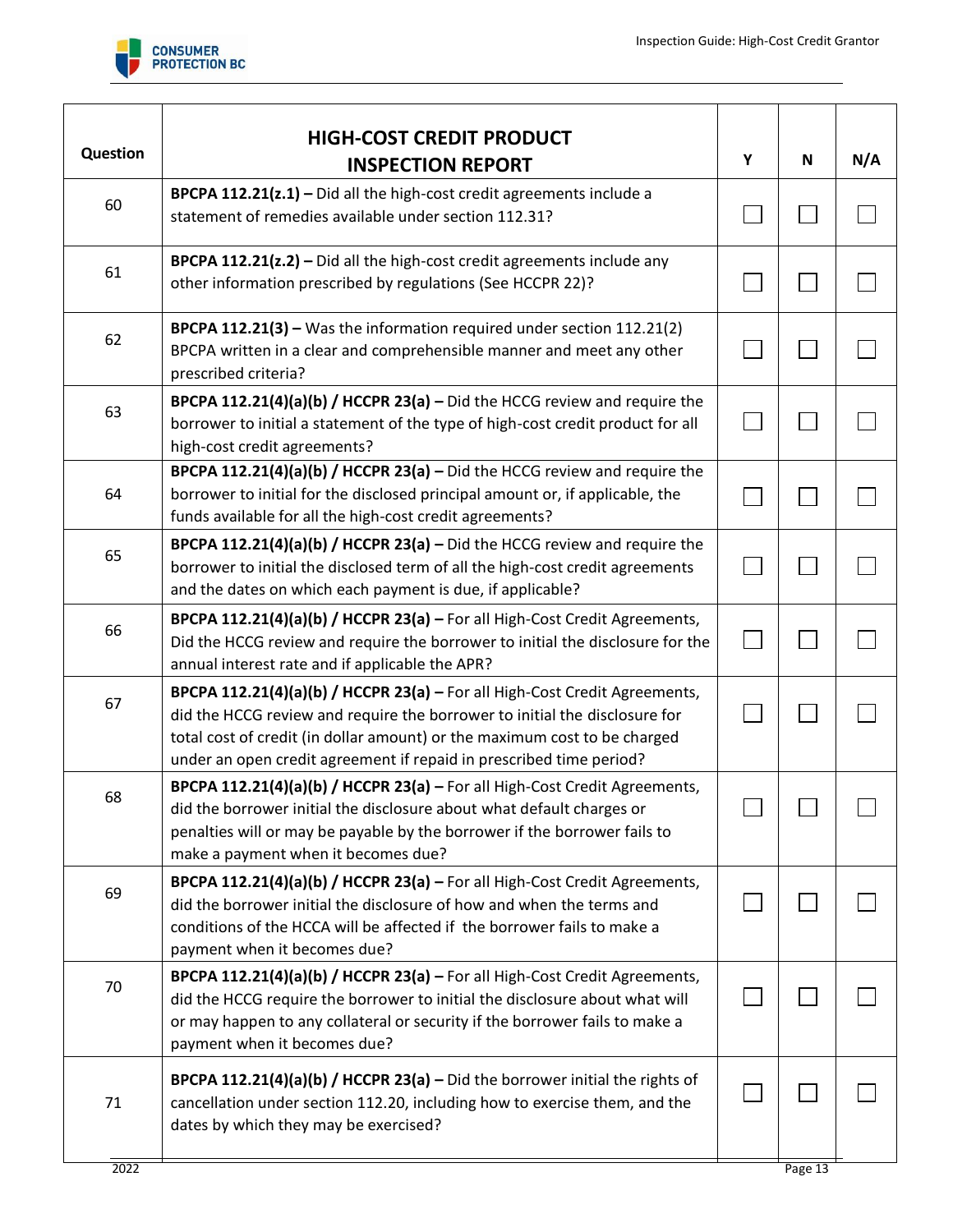

| <b>Question</b> | <b>HIGH-COST CREDIT PRODUCT</b><br><b>INSPECTION REPORT</b>                                                                                                                                                                   | Υ | N | N/A |
|-----------------|-------------------------------------------------------------------------------------------------------------------------------------------------------------------------------------------------------------------------------|---|---|-----|
|                 | <b>HIGH-COST CREDIT AGREEMENTS</b>                                                                                                                                                                                            |   |   |     |
| 72              | <b>BPCPA 112.21(4)(a)(b) / HCCPR 23(b)</b> – If applicable, did the HCCG review<br>with the borrower the total cost of any optional product as described in<br>section 22 (a) and (b) of the HCCPR?                           |   |   |     |
| 73              | BPCPA 112.19(b) - For all High-Cost Credit Agreements, did he HCCG not<br>draw an amount representing any portion of the total cost of credit?                                                                                |   |   |     |
| 74              | BPCPA 112.24(a) - For all High-Cost Credit Agreements, (If applicable) were<br>all cheques or pre-authorized debits to be made from a borrower, made<br>payable to the HCCG directly?                                         |   |   |     |
| 75              | BPCPA 112.24(b) - If applicable, did the HCCG state the frequency of<br>payments to be made to the HCCG by any cheque or pre-authorized debit?                                                                                |   |   |     |
| 76              | BPCPA 112.25(1) - Were all High-Cost Credit Agreements free from<br>provisions that stop the borrowers from repaying the full balance owing or<br>any amount, whether full or partial, before its due under the agreement?    |   |   |     |
| 77              | BPCPA 112.26 - The HCCG did not collect or attempt to collection a payment<br>before the date that payment is due under all High-Cost Credit Agreements?                                                                      |   |   |     |
| 78              | BPCPA 112.27(1) - Did the HCCG make no more than one attempt to process<br>a regularly scheduled repayment under all High-Cost Credit Agreements?                                                                             |   |   |     |
| 79              | <b>BPCPA 112.27(2)(b)</b> $-$ If the HCCG made more than one attempt to process a<br>scheduled payment was it made within 30 days of the HCCG receiving notice<br>that the first payment was dishonored?                      |   |   |     |
| 80              | <b>BPCPA 112.27(2)(a)</b> $-$ If the HCCG made more than one attempt to process a<br>scheduled payment, was it for the same amount as the first attempt?                                                                      |   |   |     |
| 81              | <b>BPCPA 112.28 - (1)(2)(3)</b> Did the high-cost credit HCCG ensure banking<br>information was provided and used only for the purposes of pre-authorized<br>debits for the repayment of a high-cost credit product?          |   |   |     |
| 82              | BPCPA 112.30(1) - Was the borrower entitled to be paid, in cash, the<br>amount of credit remaining on the cash card if the High-Cost Credit Product<br>has been repaid and the card has expired, or was otherwise prescribed? |   |   |     |
| 83              | BPCPA 112.30(2) - If applicable, Was the borrower provided with a receipt<br>for the cash card payment under section 112.30(1)?                                                                                               |   |   |     |